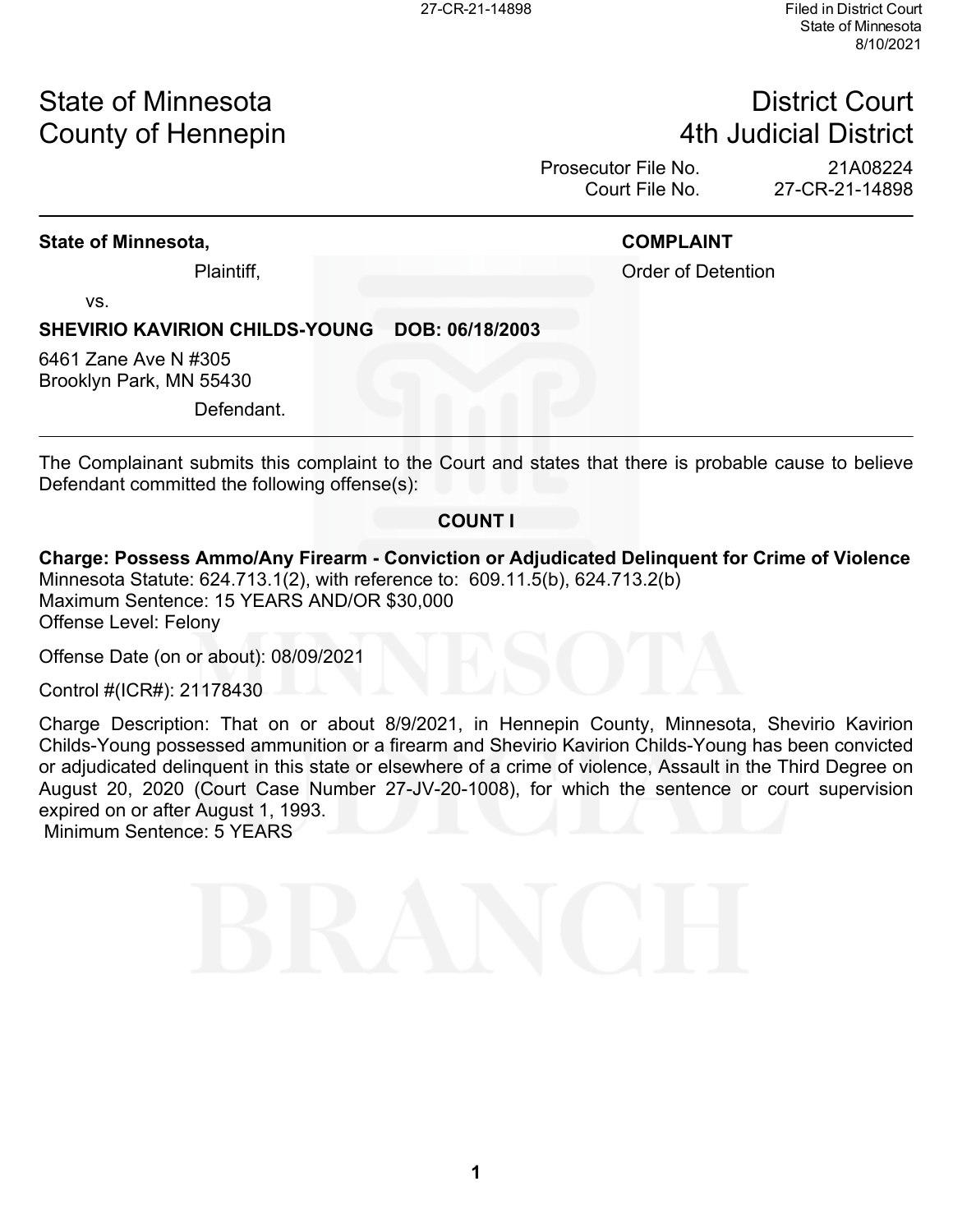### **STATEMENT OF PROBABLE CAUSE**

Complainant has investigated the facts and circumstances of this offense and believes the following establishes probable cause:

On August 9, 2021, at approximately 10:50 a.m., officers with the Minneapolis Police Department, who were actively investigating a recent homicide, received information from a known-community activist that two individuals in a T-Mobile store, located at the corner of Glenwood and Morgan Avenue, in Minneapolis, Hennepin County, Minnesota were in possession of large firearms. Officers were provided with a description of the individuals and informed the individuals were the only customers inside the store.

Officers located the described individuals inside the store. They were identified as SHEVIRIO KAVIRION CHILDS-YOUNG (DOB: 6/18/2003; hereinafter "Defendant"), and 15-year-old S.D.J. (DOB: 2/8/2006; hereinafter "Respondent").

Officers pat-frisked Defendant for weapons and immediately felt a firearm. In a search incident to arrest, officers located a handgun with a large capacity magazine in Defendant's right pant leg.

Officers pat-frisked Respondent for weapons and immediately noticed a pistol concealed in his waistband at an awkward angle. In a search incident to arrest, officers located a pistol from Respondent's waistband.

On August 20, 2020, Defendant was adjudicated delinquent of Assault in the Third-Degree (Court File Number: 27-JV-20-1008) and is prohibited from possessing firearms. He has a lengthy juvenile delinquency history involving assault and weapons offenses.

Respondent is under 18 and prohibited from possessing firearms.

Respondent and Defendant are in custody.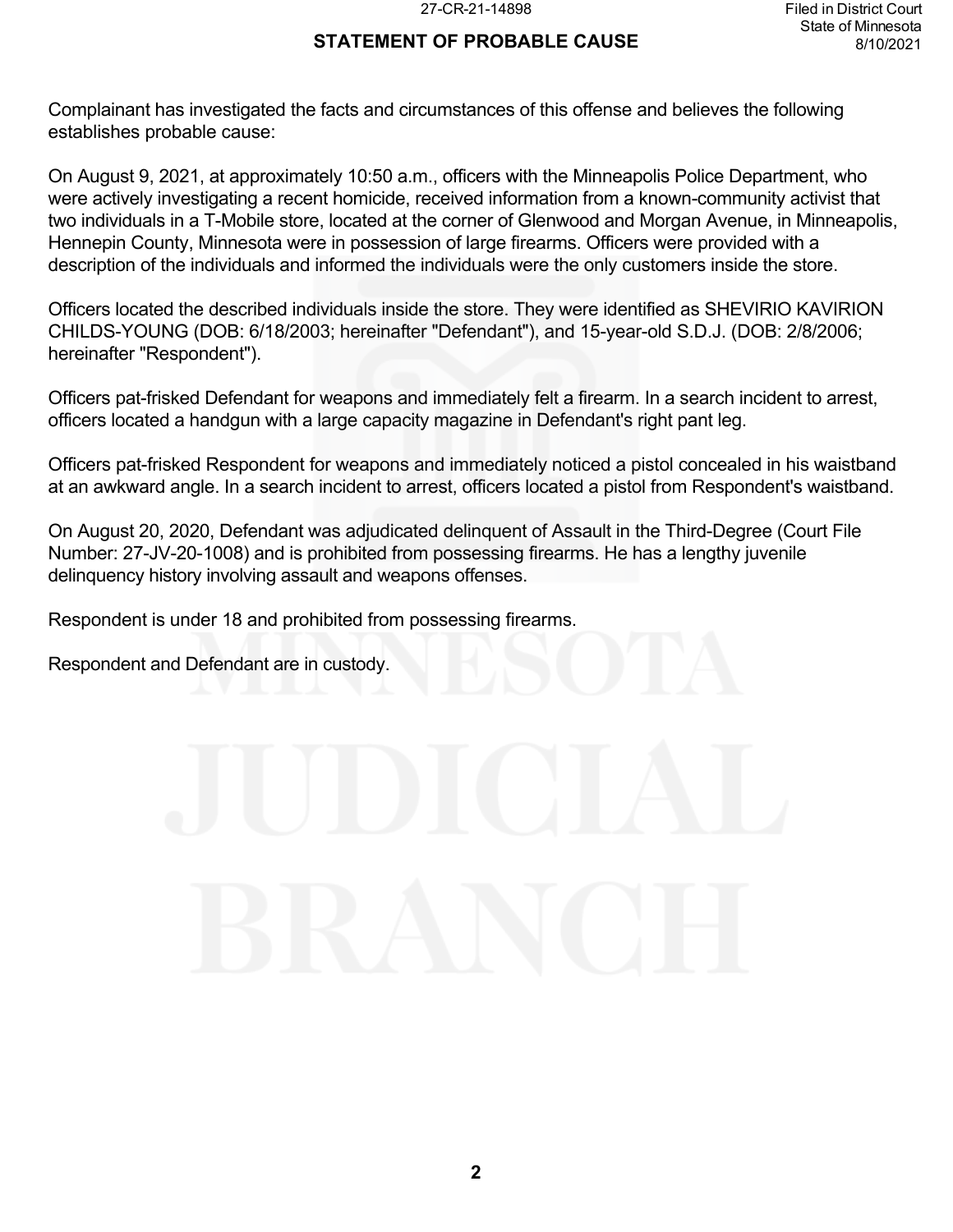# **SIGNATURES AND APPROVALS**

Complainant requests that Defendant, subject to bail or conditions of release, be: (1) arrested or that other lawful steps be taken to obtain Defendant's appearance in court; or (2) detained, if already in custody, pending further proceedings; and that said Defendant otherwise be dealt with according to law.

Complainant declares under penalty of perjury that everything stated in this document is true and correct. Minn. Stat. § 358.116; Minn. R. Crim. P. 2.01, subds. 1, 2.

**Complainant** Cheryl Goodman **Cheryl Electronically Signed:** Police Officer 350 S 5th St Minneapolis, MN 55415-1389 Badge: 2318

08/10/2021 11:49 AM Hennepin County, Minnesota

Being authorized to prosecute the offenses charged, I approve this complaint.

**Prosecuting Attorney** Leah Erickson **Electronically Signed:** 300 S 6th St Minneapolis, MN 55487 (612) 348-5550

08/10/2021 11:47 AM

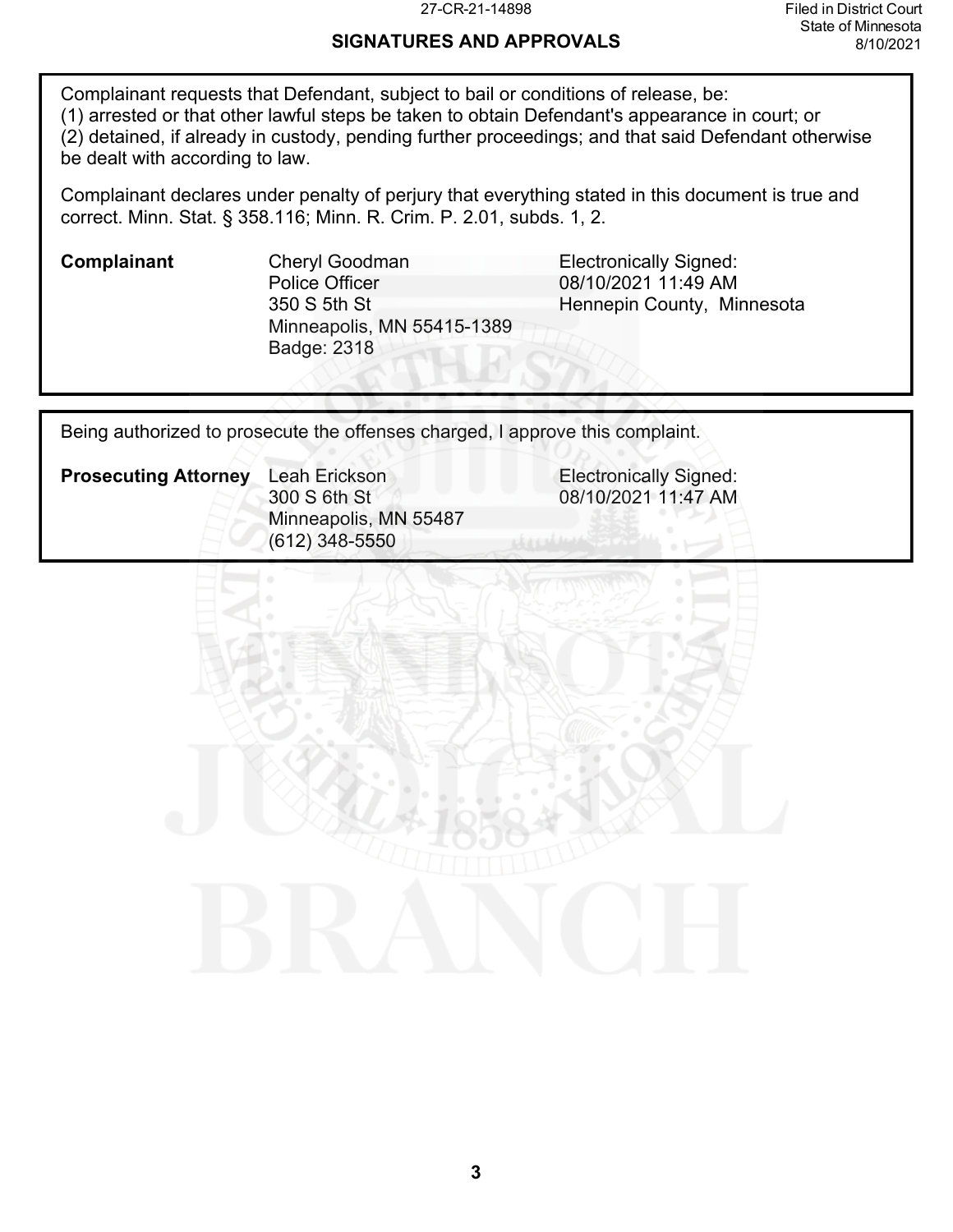27-CR-21-14898 Filed in District Court State of Minnesota 8/10/2021

# **FINDING OF PROBABLE CAUSE**

From the above sworn facts, and any supporting affidavits or supplemental sworn testimony, I, the Issuing Officer, have determined that probable cause exists to support, subject to bail or conditions of release where applicable, Defendant's arrest or other lawful steps be taken to obtain Defendant's appearance in court, or Defendant's detention, if already in custody, pending further proceedings. Defendant is therefore charged with the above-stated offense(s).

| above-named court to answer this complaint.                                                                            |                                                        |                                                                                                                                                                   |                                                                                                                                                                                                                                                                                                                                                                                                 |  |  |  |
|------------------------------------------------------------------------------------------------------------------------|--------------------------------------------------------|-------------------------------------------------------------------------------------------------------------------------------------------------------------------|-------------------------------------------------------------------------------------------------------------------------------------------------------------------------------------------------------------------------------------------------------------------------------------------------------------------------------------------------------------------------------------------------|--|--|--|
| IF YOU FAIL TO APPEAR in response to this SUMMONS, a WARRANT FOR YOUR ARREST shall be issued.                          |                                                        |                                                                                                                                                                   |                                                                                                                                                                                                                                                                                                                                                                                                 |  |  |  |
|                                                                                                                        |                                                        | <b>WARRANT</b>                                                                                                                                                    |                                                                                                                                                                                                                                                                                                                                                                                                 |  |  |  |
| 36 hours after the arrest or as soon as such Judge or Judicial Officer is available to be dealt with according to law. |                                                        |                                                                                                                                                                   | To the Sheriff of the above-named county; or other person authorized to execute this warrant: I order, in the name of the State<br>of Minnesota, that the Defendant be apprehended and arrested without delay and brought promptly before the court (if in<br>session), and if not, before a Judge or Judicial Officer of such court without unnecessary delay, and in any event not later than |  |  |  |
| <b>Execute in MN Only</b>                                                                                              | <b>Execute Nationwide</b>                              |                                                                                                                                                                   | <b>Execute in Border States</b>                                                                                                                                                                                                                                                                                                                                                                 |  |  |  |
|                                                                                                                        | <b>X</b>                                               | <b>ORDER OF DETENTION</b>                                                                                                                                         |                                                                                                                                                                                                                                                                                                                                                                                                 |  |  |  |
| detained pending further proceedings.                                                                                  |                                                        |                                                                                                                                                                   | Since the Defendant is already in custody, I order, subject to bail or conditions of release, that the Defendant continue to be                                                                                                                                                                                                                                                                 |  |  |  |
| Bail: \$100,000.00<br>Make All Appearances; Remain Law Abiding                                                         |                                                        |                                                                                                                                                                   | Conditions of Release: No Contact with Co-Defendant(s); No use of drugs/alcohol; Random UAs; No Possession of Weapons;                                                                                                                                                                                                                                                                          |  |  |  |
| as of the following date: August 10, 2021.                                                                             |                                                        |                                                                                                                                                                   | This complaint, duly subscribed and sworn to or signed under penalty of perjury, is issued by the undersigned Judicial Officer                                                                                                                                                                                                                                                                  |  |  |  |
| <b>Judicial Officer</b>                                                                                                | Luis Bartolomei<br><b>District Court Judge</b>         |                                                                                                                                                                   | Electronically Signed: 08/10/2021 11:53 AM                                                                                                                                                                                                                                                                                                                                                      |  |  |  |
| Sworn testimony has been given before the Judicial Officer by the following witnesses:                                 |                                                        |                                                                                                                                                                   |                                                                                                                                                                                                                                                                                                                                                                                                 |  |  |  |
|                                                                                                                        | <b>COUNTY OF HENNEPIN</b><br><b>STATE OF MINNESOTA</b> |                                                                                                                                                                   |                                                                                                                                                                                                                                                                                                                                                                                                 |  |  |  |
| <b>State of Minnesota</b>                                                                                              |                                                        |                                                                                                                                                                   |                                                                                                                                                                                                                                                                                                                                                                                                 |  |  |  |
| Plaintiff<br>VS.                                                                                                       |                                                        | LAW ENFORCEMENT OFFICER RETURN OF SERVICE<br>I hereby Certify and Return that I have served a copy of this Order of<br>Detention upon the Defendant herein named. |                                                                                                                                                                                                                                                                                                                                                                                                 |  |  |  |
| <b>Shevirio Kavirion Childs-Young</b>                                                                                  |                                                        | Signature of Authorized Service Agent:                                                                                                                            |                                                                                                                                                                                                                                                                                                                                                                                                 |  |  |  |
| Defendant                                                                                                              |                                                        |                                                                                                                                                                   |                                                                                                                                                                                                                                                                                                                                                                                                 |  |  |  |

# **SUMMONS**

THEREFORE YOU, THE DEFENDANT, ARE SUMMONED to appear as directed in the Notice of Hearing before the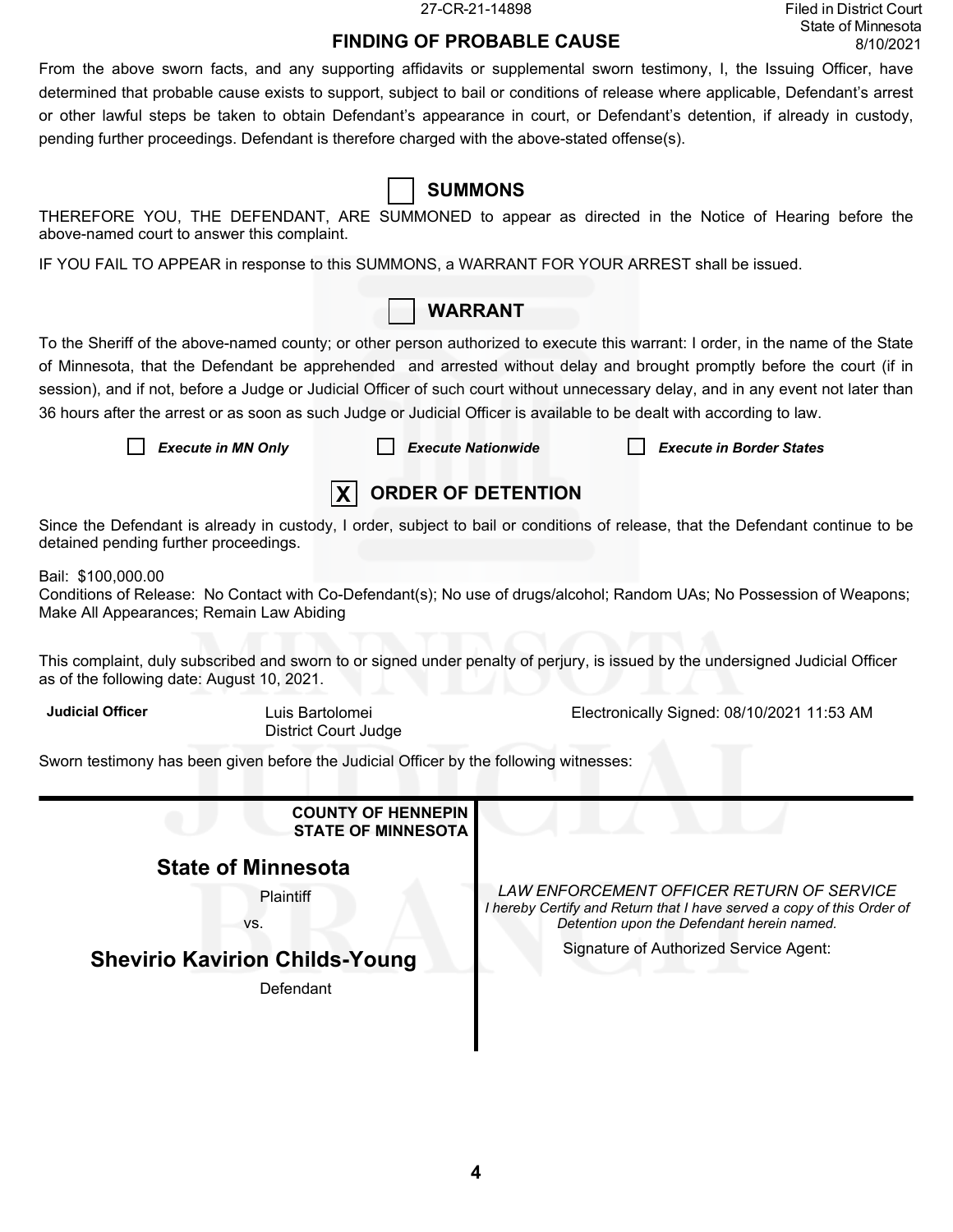27-CR-21-14898 Filed in District Court State of Minnesota 8/10/2021

## **DEFENDANT FACT SHEET**

| Name:                                                    | Shevirio Kavirion Childs-Young                                                                                                                                                                                                                                                                                                |
|----------------------------------------------------------|-------------------------------------------------------------------------------------------------------------------------------------------------------------------------------------------------------------------------------------------------------------------------------------------------------------------------------|
| DOB:                                                     | 06/18/2003                                                                                                                                                                                                                                                                                                                    |
| <b>Address:</b>                                          | 6461 Zane Ave N #305<br>Brooklyn Park, MN 55430                                                                                                                                                                                                                                                                               |
| <b>Alias Names/DOB:</b>                                  | Shevirio Childs Young DOB: 6/18/2003<br>Shevirio Charles Childs-Young DOB: 6/18/2003<br>Shevirio Charles Young DOB: 6/18/2003<br>Shevirio Kavirion Young DOB: 6/18/2003<br>Shevirio Kavirion-Childs Young DOB: 6/18/2003<br>Shevirio Kaviaion Childs Young DOB: 10/18/2003<br>Sheviro Kavirion Childs-Young<br>DOB: 6/18/2003 |
| SID:                                                     | MN18AN8251                                                                                                                                                                                                                                                                                                                    |
| Height:                                                  |                                                                                                                                                                                                                                                                                                                               |
| Weight:                                                  |                                                                                                                                                                                                                                                                                                                               |
| <b>Eye Color:</b>                                        |                                                                                                                                                                                                                                                                                                                               |
| <b>Hair Color:</b>                                       |                                                                                                                                                                                                                                                                                                                               |
| Gender:                                                  | <b>MALE</b>                                                                                                                                                                                                                                                                                                                   |
| Race:                                                    | <b>Black</b>                                                                                                                                                                                                                                                                                                                  |
| <b>Fingerprints Required per Statute:</b>                | Yes                                                                                                                                                                                                                                                                                                                           |
| <b>Fingerprint match to Criminal History Record: Yes</b> |                                                                                                                                                                                                                                                                                                                               |
| <b>Driver's License #:</b>                               |                                                                                                                                                                                                                                                                                                                               |
| SILS Person ID#:                                         | 847688                                                                                                                                                                                                                                                                                                                        |
| <b>SILS Tracking No.</b>                                 | 3239058                                                                                                                                                                                                                                                                                                                       |
| <b>Alcohol Concentration:</b>                            |                                                                                                                                                                                                                                                                                                                               |